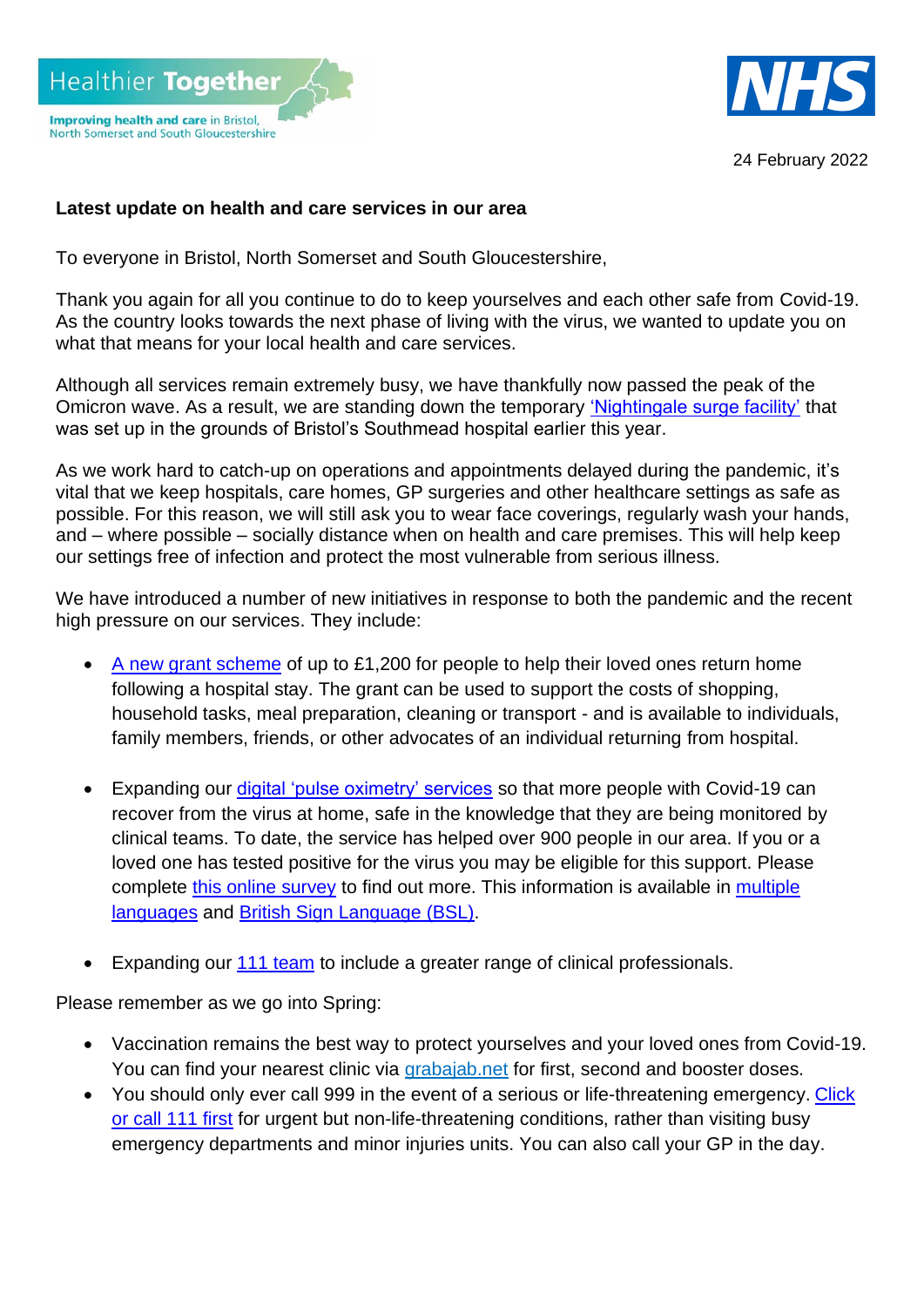- Get to know your local pharmacy they can offer clinical advice, prescribe some treatments, and provide over the counter medicines for a range of minor illnesses, such as coughs, sore throats, tummy trouble and aches and pains. Pharmacies are open throughout the day, evening and on weekends and you can be seen without an appointment.
- Please show kindness and respect to health and social care staff when you come to see us. Sadly, 2022 continues to bring violence and aggression to our doors. This has a considerable impact on people, as this video from [UHBW NHS Foundation Trust](https://www.facebook.com/watch/?v=885401359012303) and this one from [North Bristol NHS Trust](https://www.facebook.com/watch/?v=1606822329517203) both highlight.

Thank you again for helping us to help you. You can find more support including local wellbeing helplines, carers links and mental health specific resources below.

## **On behalf of the Executives in Healthier Together**

## **Healthier Together: who we are**

Healthier Together is the Bristol, North Somerset and South Gloucestershire (BNSSG) Integrated Care System (formerly known as a Sustainability and Transformation Partnership). The ICS brings together 10 local health and care organisations, including the Clinical Commissioning Group, three local authorities, and other health providers working together to shape the future of health and care in our area. More information is available on our website: [www.bnssghealthiertogether.org.uk](http://www.bnssghealthiertogether.org.uk/)

Thank you for all you have done so far. Here's how to continue helping us, to help you:

- Take up your vaccination or booster if you haven't yet. It's never too late! Find out more about benefits, safety, side-effects and booking at [grabajab.net.](http://www.grabajab.net/)
- **Only dial 999 or visit A&E if it's a genuine, life-threatening emergency.**
- **Do not attend A&E with minor injuries** visit a local Minor Injury Unit or call NHS 111.
- **Utilise your local community pharmacist** who can help with a range of minor health issues including colds and earaches
- **Order your repeat prescriptions ahead of bank holidays.**
- **Download the [NHS app](https://www.nhs.uk/nhs-app/)** for routine health issues, such as repeat prescriptions. You can order repeat prescriptions on here without the need to call your GP.
- **Look after yourselves and your family**. Make sure you have a well-stocked medicine cupboard at home; take physical, outside activity; sleep well; and consider wearing masks in busy, indoor areas and public transport. Wash your hands to help reduce the spread of Covid-19.
- **Be patient and kind to health and care staff.** Please do not be abusive or be aggressive. Everyone is working extremely hard in very difficult circumstances and we have a zero-tolerance approach to staff abuse of any kind across all health and social care.

Your mental health and wellbeing is important, and there is support available for you locally:

• The **VITA 24/7 helpline** can help you with emotional support. The line connects you with a mental health counsellor and relevant groups in your local area. Call 0800 012 6549 (textphone users should dial 18001 followed by 0800 0126549). Translators are available.